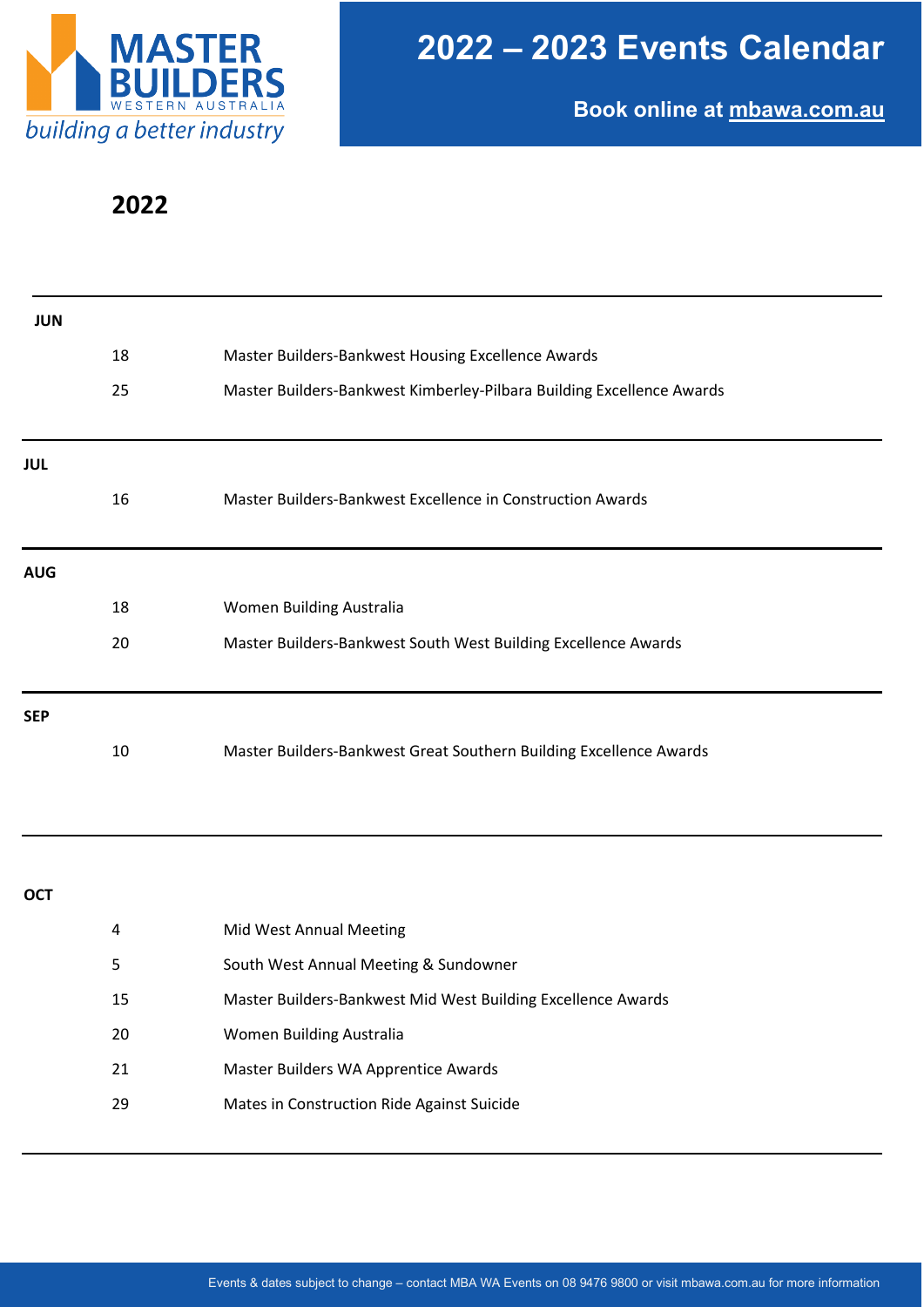

# **2022 – 2023 Events Calendar**

**Book online at [mbawa.com.au](https://www.mbawa.com/event-calendar/)**

#### **NOV**

| 1  | <b>Great Southern Annual Meeting</b>          |
|----|-----------------------------------------------|
| 8  | Perth Annual General Meeting & Member Night   |
| 16 | Mid West Social Event                         |
| 17 | Master Builders-Bankwest CEO & Managers Lunch |
|    |                                               |

#### **DEC**

|    | <b>Great Southern Christmas Function</b> |
|----|------------------------------------------|
| 13 | End of Year Sundowner                    |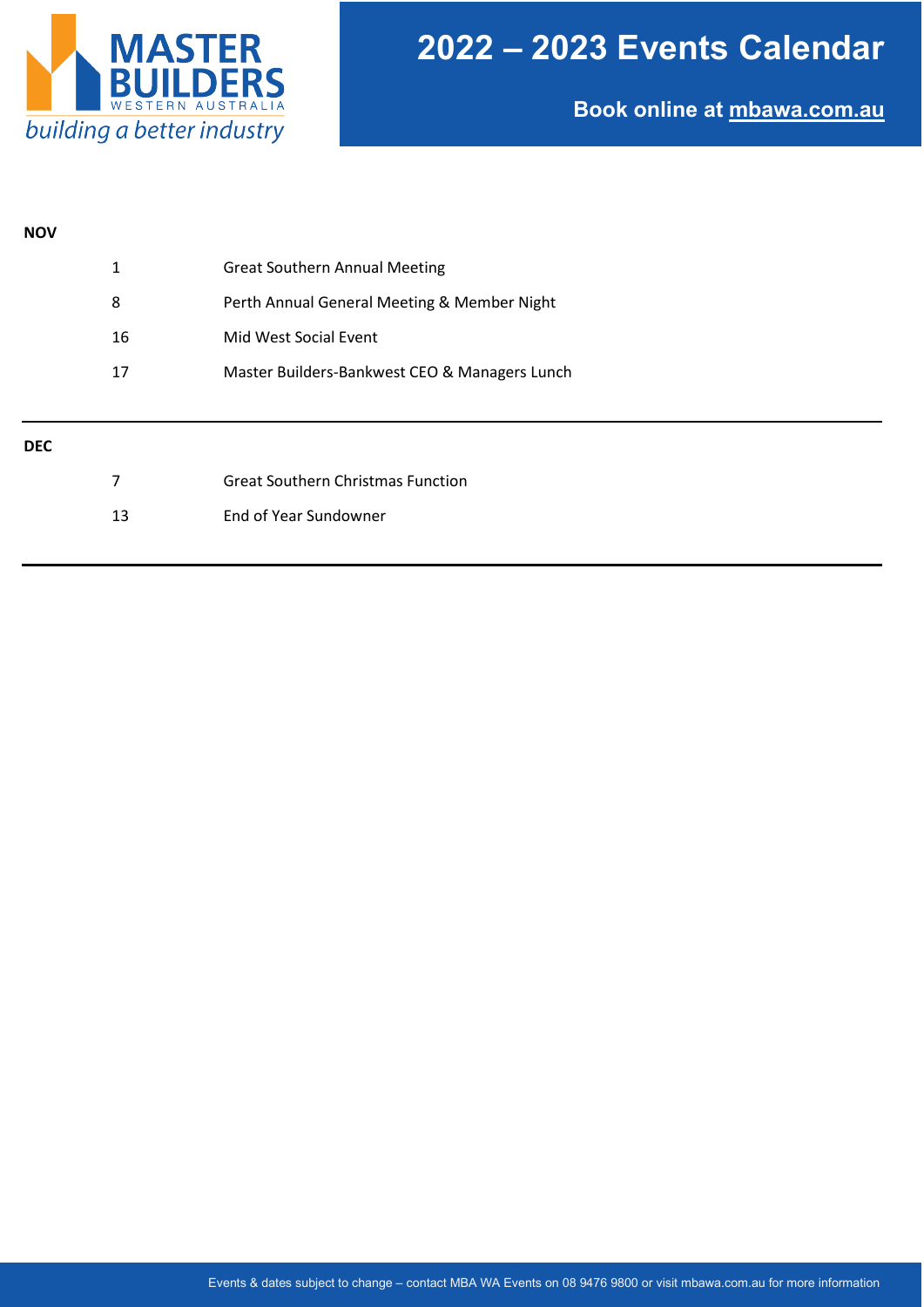

**Book online at [mbawa.com.au](https://www.mbawa.com/event-calendar/)**

## **2023**

| <b>FEB</b> |                |                                                                          |
|------------|----------------|--------------------------------------------------------------------------|
|            | $\overline{2}$ | South West Roundtable                                                    |
|            | 8              | Mid West Roundtable                                                      |
| <b>MAR</b> |                |                                                                          |
|            | 10             | Women Building Australia Event                                           |
|            | 17             | <b>Great Southern Golf Day</b>                                           |
|            | 30             | MBA WA-Bankwest Economic Lunch                                           |
| <b>APR</b> |                |                                                                          |
|            | 6              | Master Builders Breakfast Event                                          |
|            | $\overline{7}$ | Mid West Golf Day                                                        |
|            | 15             | Master Builders-Bankwest Housing Excellence Awards                       |
| <b>MAY</b> |                |                                                                          |
|            | 6              | Mates in Construction Ride Against Suicide                               |
|            | 15             | <b>Great Southern Quarterly Dinner</b>                                   |
|            | 26             | Goldfields Esperance Event                                               |
|            | 27             | Master Builders-Bankwest Goldfields Esperance Building Excellence Awards |
|            |                |                                                                          |